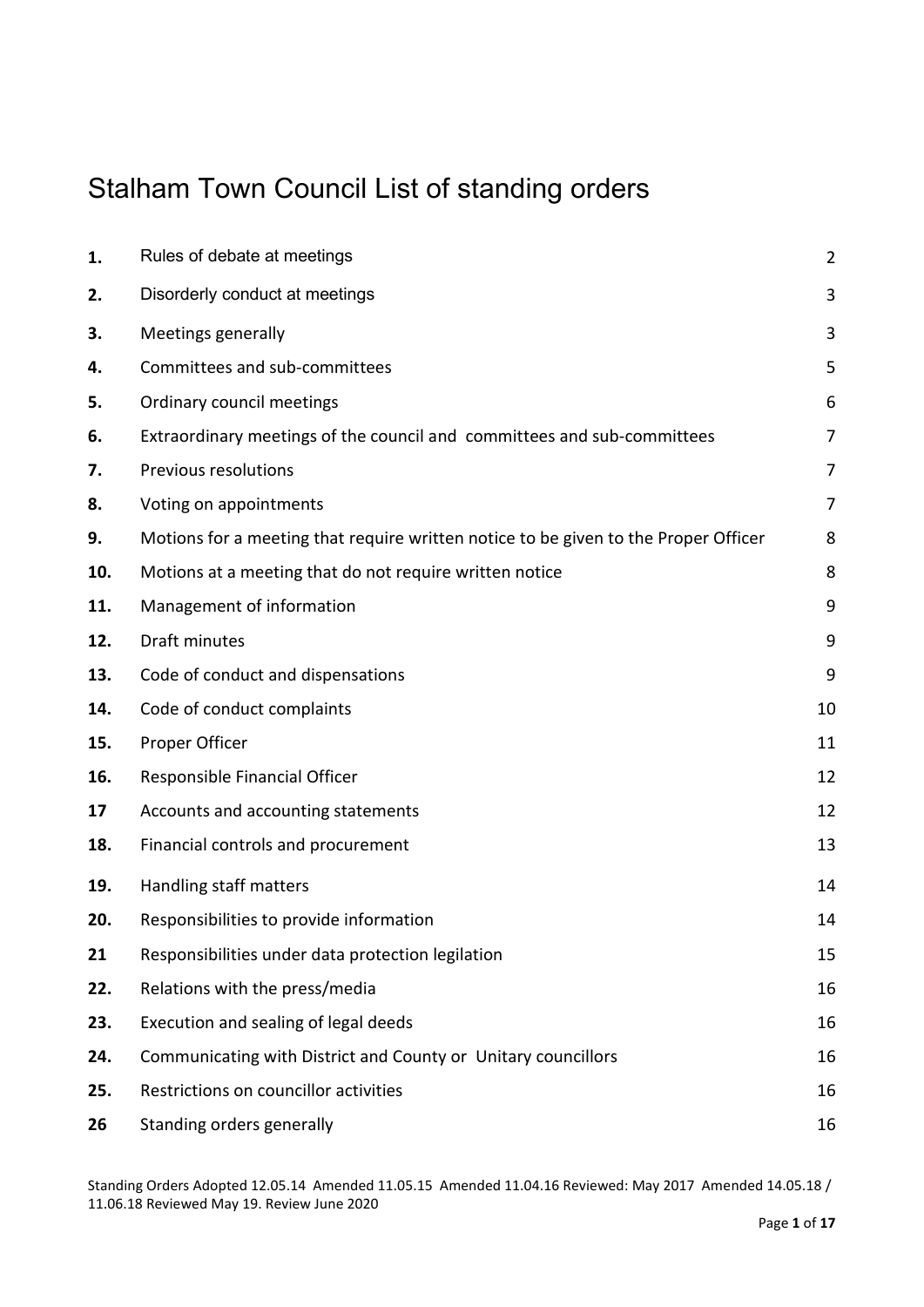## **1. Rules of debate at meetings**

- a Motions on the agenda shall be considered in the order that they appear unless the order is changed at the discretion of the chairman of the meeting.
- b A motion (including an amendment) shall not be progressed unless it has been moved and seconded.
- c A motion on the agenda that is not moved by its proposer may be treated by the chairman of the meeting as withdrawn.
- d If a motion (including an amendment) has been seconded, it may be withdrawn by the proposer only with the consent of the seconder and the meeting.
- e An amendment is a proposal to remove or add words to a motion. It shall not negate the motion.
- f If an amendment to the original motion is carried, the original motion becomes the substantive motion upon which further amendment(s) may be moved.
- g An amendment shall not be considered unless early verbal notice of it is given at the meeting and, if requested by the chairman of the meeting, is expressed in writing to the chairman.
- h A councillor may move an amendment to his own motion if agreed by the meeting. If a motion has already been seconded, the amendment shall be with the consent of the seconder and the meeting.
- i If there is more than one amendment to an original or substantive motion, the amendments shall be moved in the order directed by the chairman.
- j Subject to standing order 1(k) below, only one amendment shall be moved and debated at a time, the order of which shall be directed by the chairman of the meeting.
- k One or more amendments may be discussed together if the chairman of the meeting considers this expedient but each amendment shall be voted upon separately.
- l A councillor may not move more than one amendment to an original or substantive motion.
- m The mover of an amendment has no right of reply at the end of debate on it.
- n Where a series of amendments to an original motion are carried, the mover of the original motion shall have a right of reply either at the end of debate of the first amendment or at the very end of debate on the final substantive motion immediately before it is put to the vote.
- o Unless permitted by the chairman of the meeting, a councillor may speak once in the debate on a motion except:
	- i. to speak on an amendment moved by another councillor;
	- ii. to move or speak on another amendment if the motion has been amended since he last spoke;
	- iii. to make a point of order;
	- iv. to give a personal explanation; or
	- v. in exercise of a right of reply.
- p During the debate of a motion, a councillor may interrupt only on a point of order or a personal explanation and the councillor who was interrupted shall stop speaking. A councillor raising a point of order shall identify the standing order which he considers has been breached or specify the other irregularity in the proceedings of the meeting he is concerned by.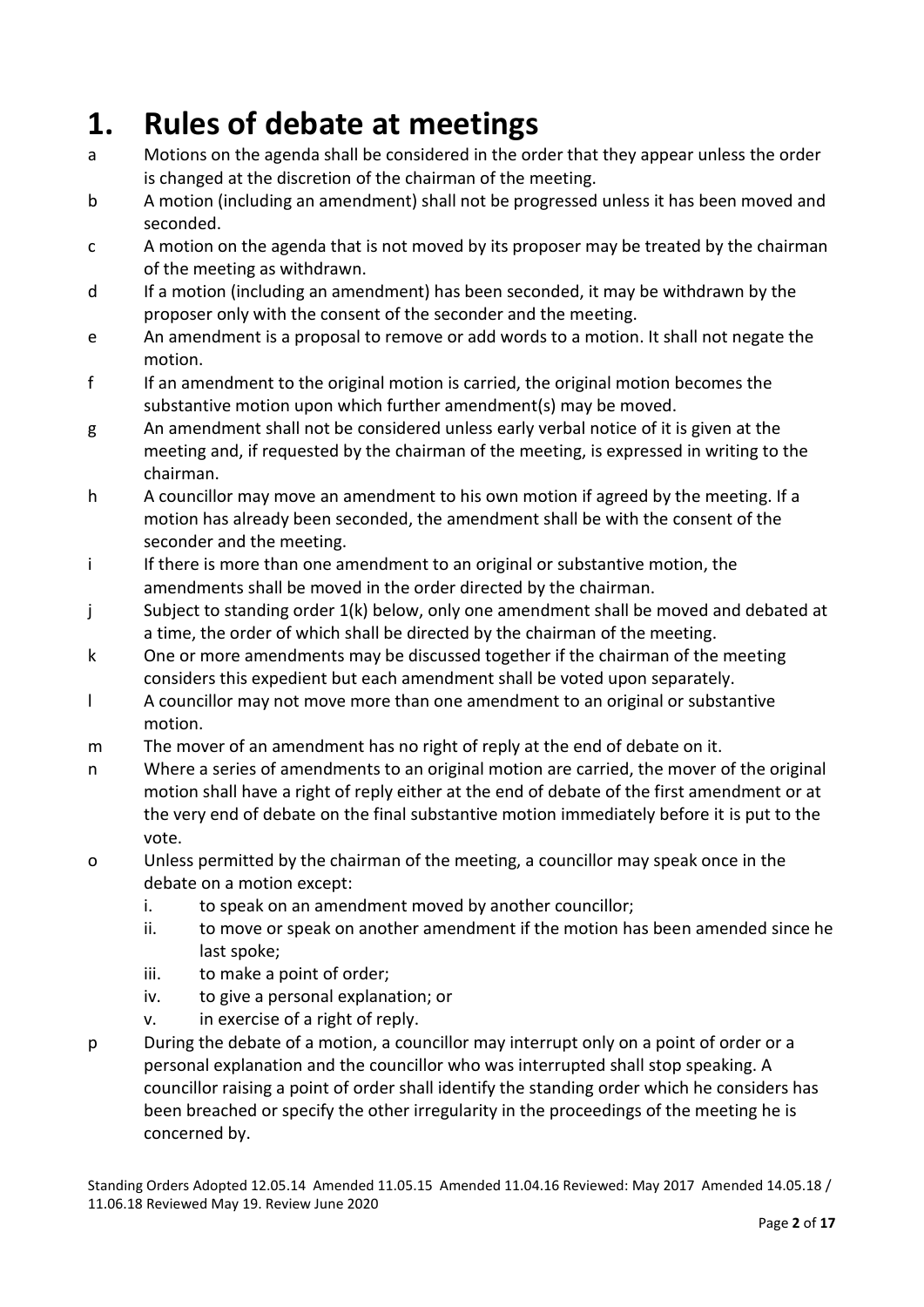- q A point of order shall be decided by the chairman of the meeting and his decision shall be final.
- r When a motion is under debate, no other motion shall be moved except:
	- i. to amend the motion;
	- ii. to proceed to the next business;
	- iii. to adjourn the debate;
	- iv. to put the motion to a vote;
	- v. to ask a person to be no longer heard or to leave the meeting;
	- vi. to refer a motion to a committee or sub-committee for consideration;
	- vii. to exclude the public and press;
	- viii. to adjourn the meeting; or
	- ix. to suspend particular standing order(s) excepting those which reflect mandatory statutory requirements.
- s Before an original or substantive motion is put to the vote, the chairman of the meeting shall be satisfied that the motion has been sufficiently debated and that the mover of the motion under debate has exercised or waived his right of reply.
- t Excluding motions moved understanding order 1(r) above, the contributions or speeches by a councillor shall relate only to the motion under discussion and shall not exceed (5 ) minutes without the consent of the chairman of the meeting.

## **2. Disorderly conduct at meetings**

- a No person shall obstruct the transaction of business at a meeting or behave offensively or improperly. If this standing order is ignored, the chairman of the meeting shall request such person(s) to moderate or improve their conduct.
- b If person(s) disregard the request of the chairman of the meeting to moderate or improve their conduct, any councillor or the chairman of the meeting may move that the person be no longer heard or excluded from the meeting. The motion, if seconded, shall be put to the vote without discussion.
- c If a resolution made under standing order 2(b) above is ignored, the chairman of the meeting may take further reasonable steps to restore order or to progress the meeting. This may include temporarily suspending or closing the meeting.

## **3. Meetings generally**

Mandatory for full Council meetings Mandatory for committee meetings Mandatory for sub-committee meetings



- **a Meetings shall not take place in premises which at the time of the meeting are used for the supply of alcohol, unless no other premises are available free of charge or at a reasonable cost**.
- **b The minimum three clear days for notice of a meeting does not include the day on which notice was issued, the day of the meeting, a Sunday, a day of the Christmas break, a day of the Easter break or of a bank holiday or a day appointed for public thanksgiving or mourning.**
- **c** The minimum three clear days public notice of a meeting does not include the day on which the notice was issued or the day of the meeting.
- **d Meetings shall be open to the public unless their presence is prejudicial to the public interest by reason of the confidential nature of the business to be transacted or for other special reasons.**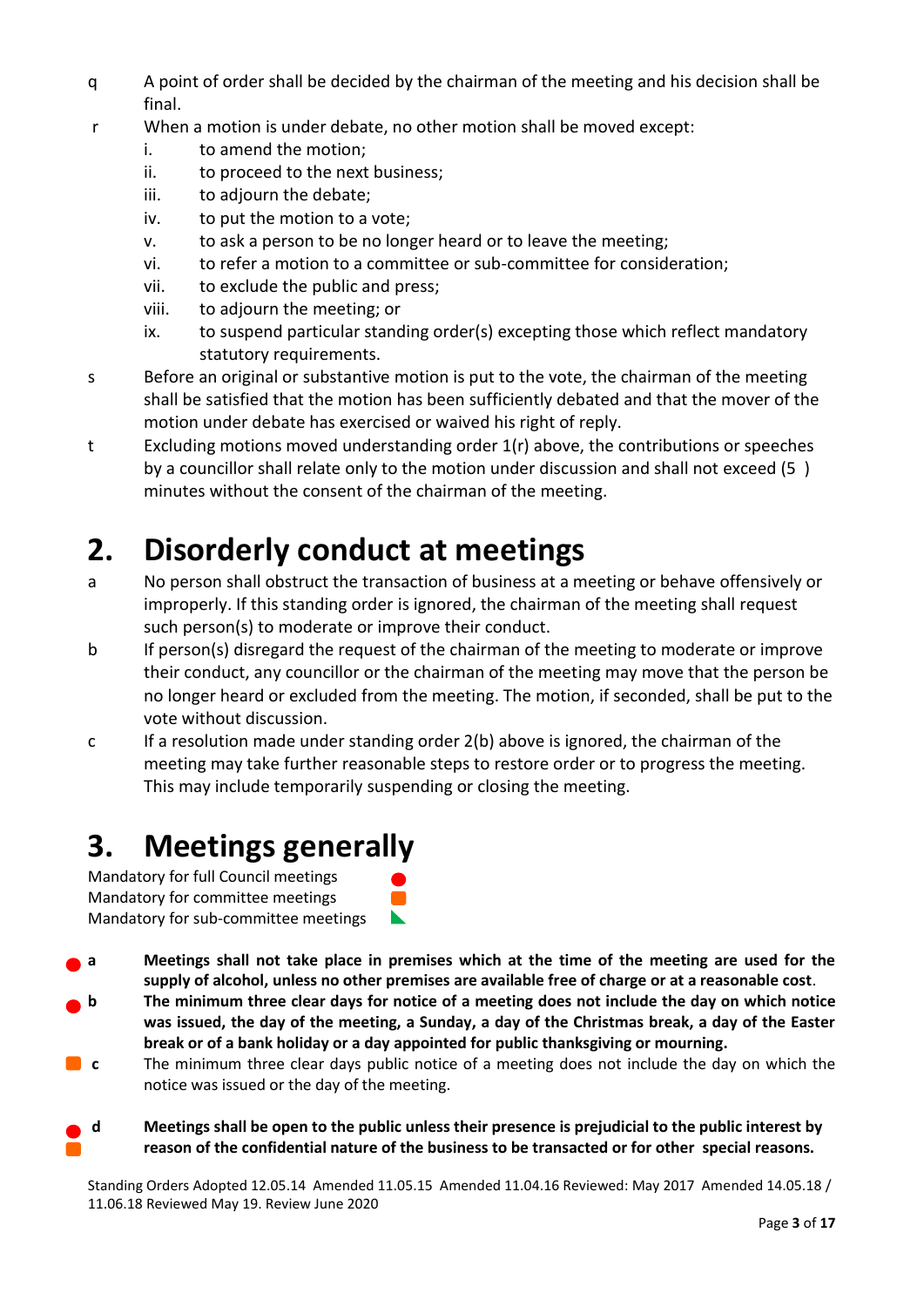**The public's exclusion from part or all of a meeting shall be by a resolution which shall give reasons for the public's exclusion**

- e Members of the public may make representations, answer questions and give evidence at a meeting which they are entitled to attend in respect of the business on the agenda.
- f The period of time designated for public participation at a meeting in accordance with standing order 3(e) above shall not exceed **20 minutes** unless directed by the chairman of the meeting.
- g Subject to standing order 3(f) above, a member of the public shall not speak for more than **3 minutes.**
- h In accordance with standing order 3(e) above, a question shall not require a response at the meeting nor start a debate on the question. The chairman of the meeting may direct that a written or oral response be given.
- i A person shall raise his hand when requesting to speak
- j A person who speaks at a meeting shall direct his comments to the chairman of the meeting.
- $\mathsf{k}$  Cnly one person is permitted to speak at a time. If more than one person wants to speak, the chairman of the meeting shall direct the order of speaking.
- **m A person present at a meeting may not provide an oral report or oral commentary about a meeting as it takes place without permission.**
- **n The press shall be provided with reasonable facilities for the taking of their report of all or part of a meeting at which they are entitled to be present**.
- **o Subject to standing orders which indicate otherwise, anything authorised or required to be done by, to or before the Chairman of the Council may in his absence be done by, to or before the Vice-Chairman of the Council .**
- **p The Chairman, if present, shall preside at a meeting. If the Chairman is absent from a meeting, the Vice-Chairman, if present, shall preside. If both the Chairman and the Vice-Chairman are absent from a meeting, a councillor as chosen by the councillors present at the meeting shall preside at the meeting.**
- **q Subject to a meeting being quorate, all questions at a meeting shall be decided by a majority of the councillors or councillors with voting rights present and voting**.
- **<b>F The chairman of a meeting may give an original vote on any matter put to the vote, and**
- $\blacksquare$ **in the case of an equality of votes may exercise his casting vote whether or not he gave an original vote.**

*See standing orders 5(i) and (j) below for the different rules that apply in the election of the Chairman of the Council at the annual meeting of the council.*

- **s Unless standing orders provide otherwise, voting on a question shall be by a show of hands. At the request of a councillor, the voting on any question shall be recorded so as to show whether each councillor present and voting gave his vote for or against that question**. Such a request shall be made before moving on to the next item of business on the agenda.
- t The minutes of a meeting shall include an accurate record of the following:
	- i. the time and place of the meeting;
	- ii. the names of councillors present and absent;
	- iii. interests that have been declared by councillors and non-councillors with voting rights;
	- iv. the grant of dispensations (if any) to councillors and non-councillors with voting rights;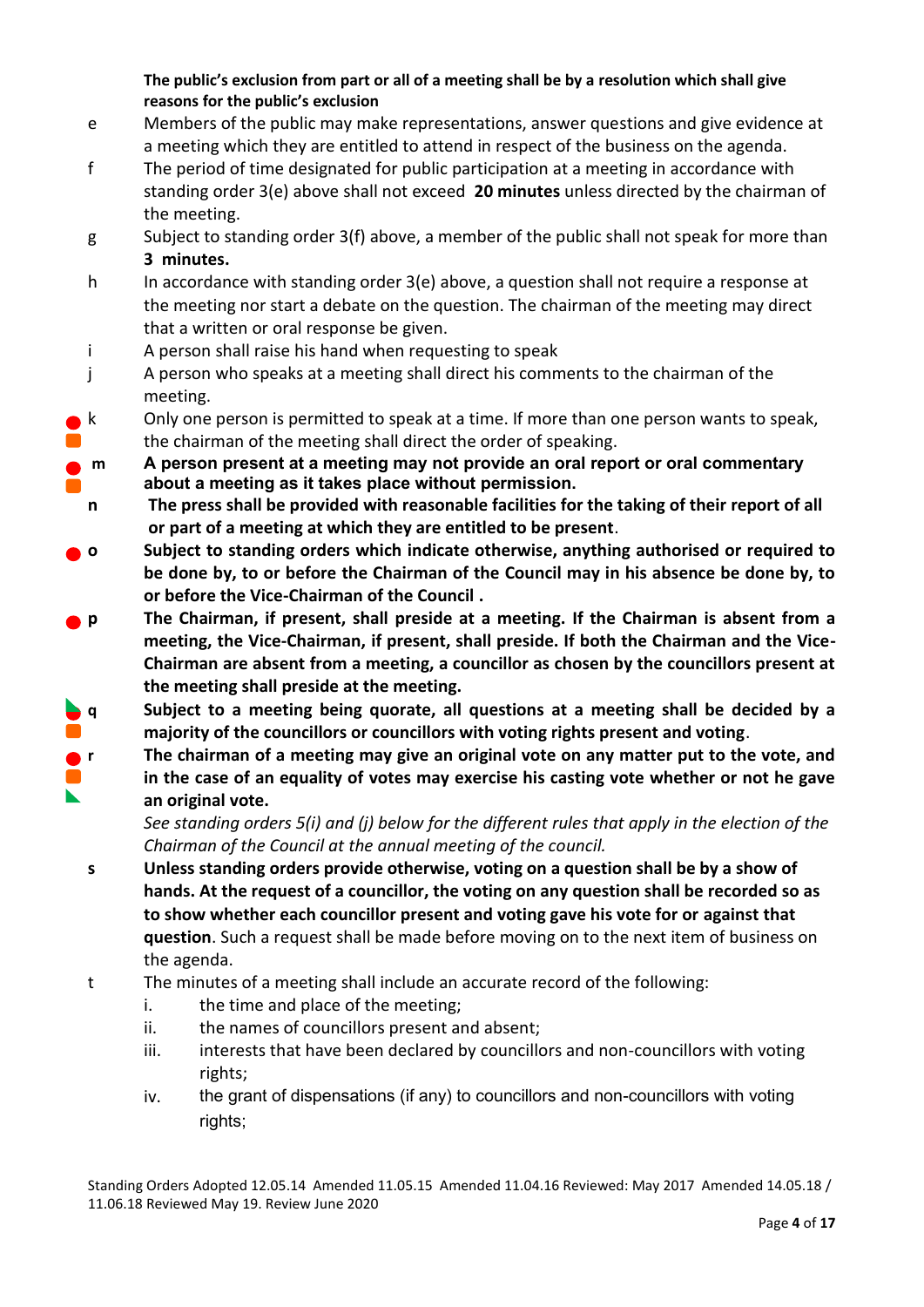- v. whether a councillor or non-councillor with voting rights left the meeting when matters that they held interests in were being considered;
- vi. if there was a public participation session; and
- vii. the resolutions made.
- **u A councillor or a non-councillor with voting rights who has a disclosable pecuniary interest or another interest as set out in the Council's code of conduct in a matter being considered at a meeting is subject to statutory limitations or restrictions under the code on his right to participate and vote on that matter**
	- **v No business may be transacted at a meeting unless at least one-third of the whole number of members of the council are present and in no case shall the quorum of a meeting be less than three.**

*See standing order 4d(viii) below for the quorum of a committee or sub-committee meeting*.

- **w If a meeting is or becomes inquorate no business shall be transacted** and the meeting shall be closed. The business on the agenda for the meeting shall be adjourned to another meeting.
	- x A meeting shall not exceed a period of 2.5 hours.

### **4. Committees and sub-committees**

- **a Unless the council determines otherwise, a committee may appoint a sub-committee whose terms of reference and members shall be determined by the committee.**
- **b The members of a committee may include non-councillors unless it is a committee which regulates and controls the finances of the council.**
- **c Unless the council determines otherwise, all the members of an advisory committee and a sub-committee of the advisory committee may be non-councillors.**
- d The council may appoint standing committees or other committees as may be necessary, and:
	- i. shall determine their terms of reference;
	- ii. shall determine the number and time of the ordinary meetings of a standing committee up until the date of the next annual meeting of full council;
	- iii. shall permit a committee, other than in respect of the ordinary meetings of a committee, to determine the number and time of its meetings;
	- iv. shall, subject to standing orders 4(b) and (c) above, appoint and determine the terms of office of members of such a committee;
	- vii. shall permit a committee to appoint its own chairman at the first meeting of the committee;
	- viii. shall determine the place, notice requirements and quorum for a meeting of a committee and a sub-committee which shall be no less than three;
	- ix. shall determine if the public may participate at a meeting of a committee;
	- x. shall determine if the public and press are permitted to attend the meetings of a sub-committee and also the advance public notice requirements, if any, required for the meetings of a sub-committee;
	- xi shall determine if the public may participate at a meeting of a sub-committee that they are permitted to attend; and
	- xii may dissolve a committee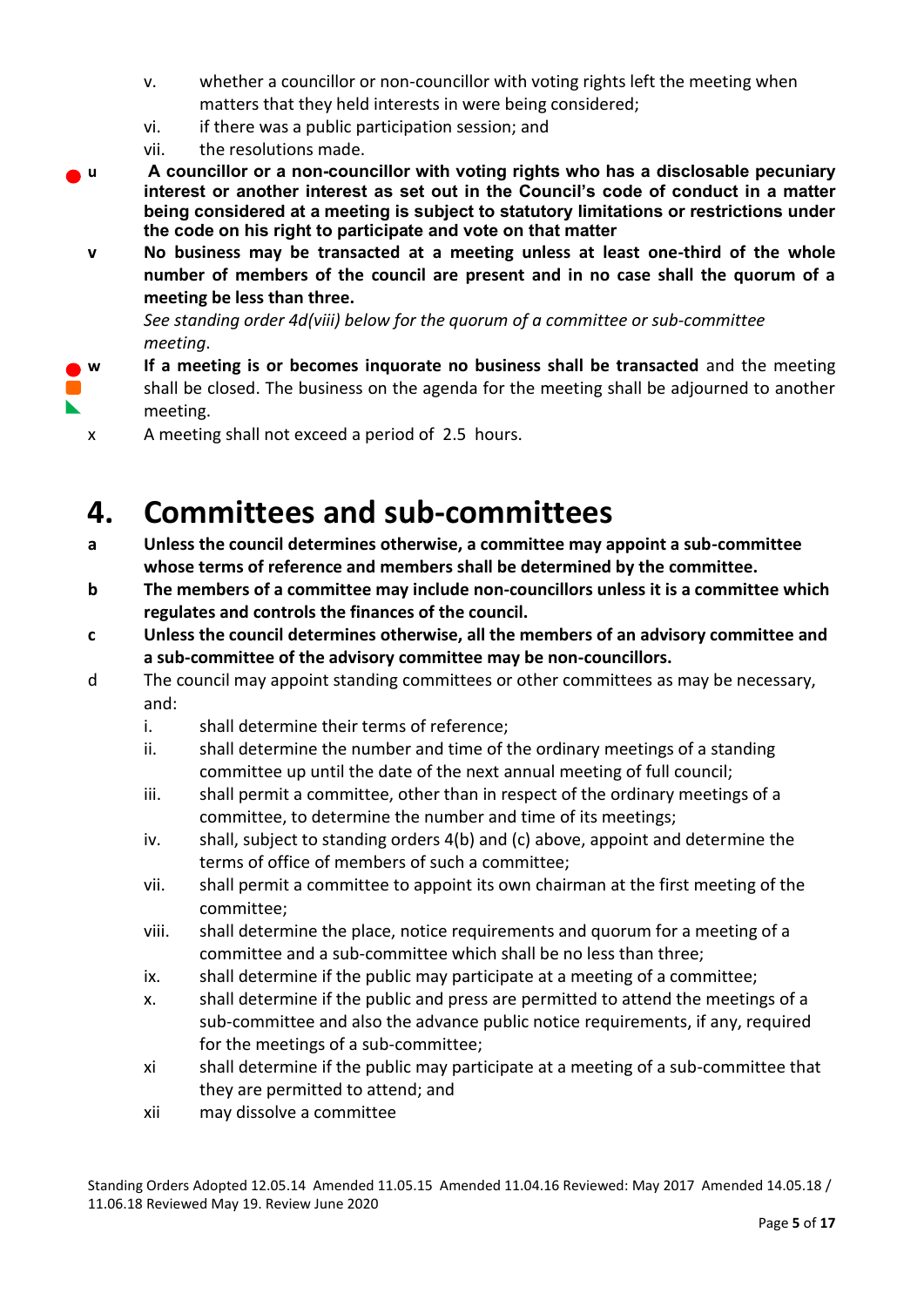## **5. Ordinary council meetings**

- **a In an election year, the annual meeting of the council shall be held on or within 14 days following the day on which the new councillors elected take office.**
- **b In a year which is not an election year, the annual meeting of a council shall be held on such day in May as the council decides.**
- **c If no other time is fixed, the annual meeting of the council shall take place at 6pm.**
- **d In addition to the annual meeting of the council, at least three other ordinary meetings shall be held in each year on such dates and times as the council directs.**
- **e The first business conducted at the annual meeting of the council shall be the election of the Chairman and Vice-Chairman of the Council.**
- **f The Chairman of the Council, unless he has resigned or becomes disqualified, shall continue in office and preside at the annual meeting until his successor is elected at the next annual meeting of the council.**
- **g The Vice-Chairman of the Council, if any, unless he resigns or becomes disqualified, shall hold office until immediately after the election of the Chairman of the Council at the next annual meeting of the council.**
- **h In an election year, if the current Chairman of the Council has not been re-elected as a member of the council, he shall preside at the meeting until a successor Chairman of the Council has been elected. The current Chairman of the Council shall not have an original vote in respect of the election of the new Chairman of the Council but must give a casting vote in the case of an equality of votes.**
- **i In an election year, if the current Chairman of the Council has been re-elected as a member of the council, he shall preside at the meeting until a new Chairman of the Council has been elected. He may exercise an original vote in respect of the election of the new Chairman of the Council and must give a casting vote in the case of an equality of votes.**
- j Following the election of the Chairman of the Council and Vice-Chairman of the Council at the annual meeting of the council, the business of the annual meeting shall include:
	- **i. In an election year, delivery by the Chairman of the Council and councillors of their acceptance of office forms unless the council resolves for this to be done at a later date. In a year which is not an election year, delivery by the Chairman of the Council of his acceptance of office form unless the council resolves for this to be done at a later date;**
	- ii. Confirmation of the accuracy of the minutes of the last meeting of the council;
	- iii. Receipt of the minutes of the last meeting of a committee;
	- iv. Consideration of the recommendations made by a committee;
	- v. Appointment of members to existing committees;
	- vi. Determining the time and place of ordinary meetings of the full council up to and including the next annual meeting of full council.
	- vii To agree a calendar to review items viii.-xx.

#### **Can include;**

- viii. Review of delegation arrangements to committees, sub-committees, staff and other local authorities;
- ix Review of the terms of reference for committees;
- x. Appointment of any new committees in accordance with standing order 4 above;
- xi. Review and adoption of appropriate standing orders and financial regulations;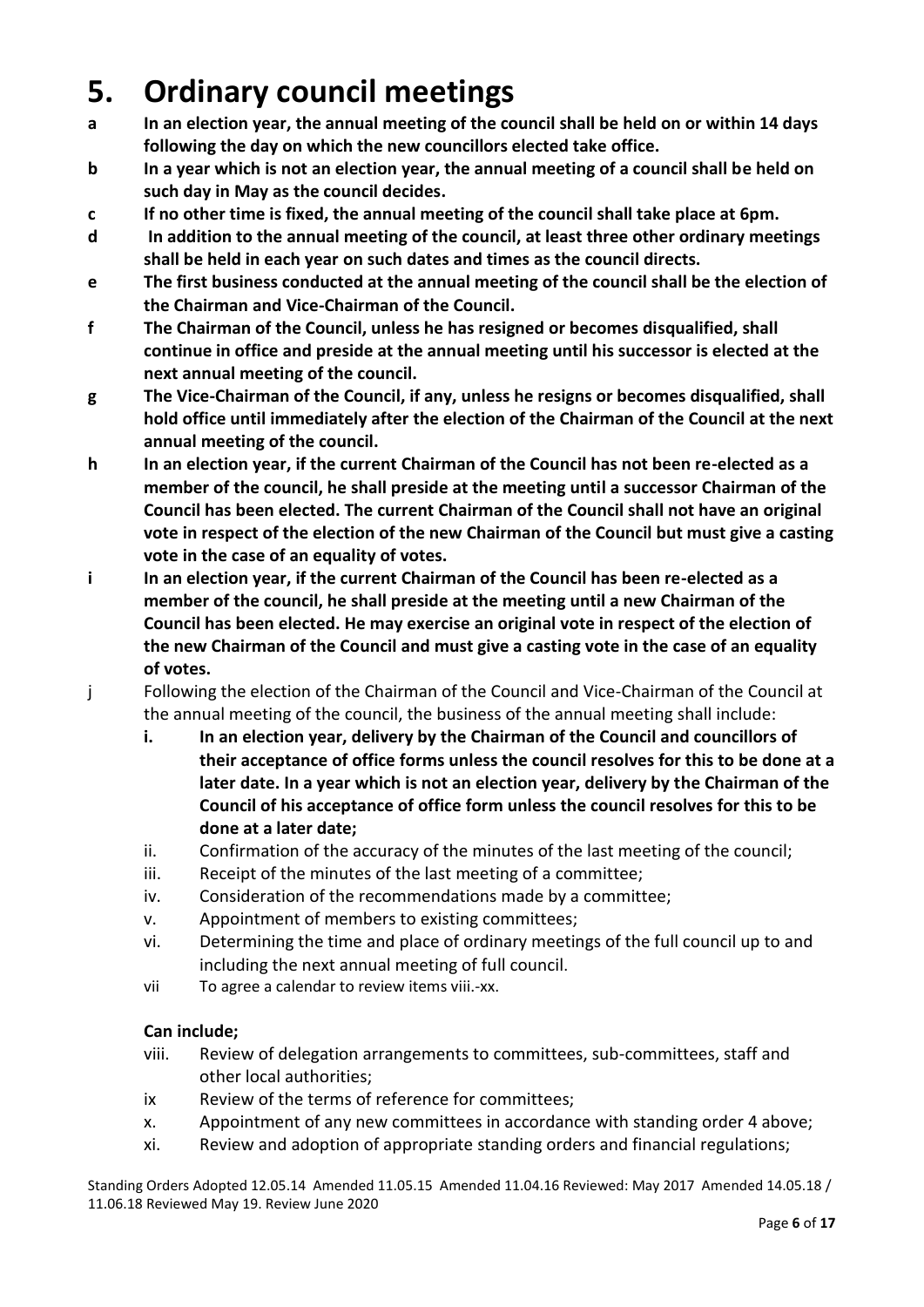- xii. Review of arrangements, including any charters and agency agreements, with other local authorities and review of contributions made to expenditure incurred by other local authorities;
- xiii. Review of representation on or work with external bodies and arrangements for reporting back;
- xiv. In an election year, to make arrangements with a view to the council becoming eligible to exercise the general power of competence in the future;
- xv. Review of inventory of land and assets including buildings and office equipment;
- xvi. Confirmation of arrangements for insurance cover in respect of all insured risks;
- xvii. Review of the council's and/or staff subscriptions to other bodies;
- xviii. Review of the council's complaints procedure;
- xix. Review of the council's procedures for handling requests made under the Freedom of Information Act 2000 and the Data Protection Act 1998;
- xx. Review of the council's policy for dealing with the press/media; and

## **6. Extraordinary meetings of the council and committees and sub-committees**

- **a The Chairman of the Council may convene an extraordinary meeting of the council at any time.**
- **b If the Chairman of the Council does not or refuses to call an extraordinary meeting of the council within seven days of having been requested in writing to do so by two councillors, any two councillors may convene an extraordinary meeting of the council. The public notice giving the time, place and agenda for such a meeting must be signed by the two councillors.**
- c The chairman of a committee [or a sub-committee] may convene an extraordinary meeting of the committee [or the sub-committee] at any time.
- d If the chairman of a committee [or a sub-committee] does not or refuses to call an extraordinary meeting within 7 days of having been requested by to do so by 3 members of the committee [or the sub-committee], any 3 members of the committee [and the subcommittee] may convene an extraordinary meeting of a committee [and a sub-committee].

#### **7. Previous resolutions**

- a A resolution shall not be reversed or rescinded within six months except either by a special motion, which requires written notice by at least 3 councillors to be given to the Proper Officer in accordance with standing order 9 below, or by a motion moved in pursuance of the recommendation of a committee or a sub-committee.
- b When a motion moved pursuant to standing order 7(a) above has been disposed of, no similar motion may be moved within a further six months.

## **8. Voting on appointments**

a Where more than two persons have been nominated for a position to be filled by the council and none of those persons has received an absolute majority of votes in their favour, the name of the person having the least number of votes shall be struck off the list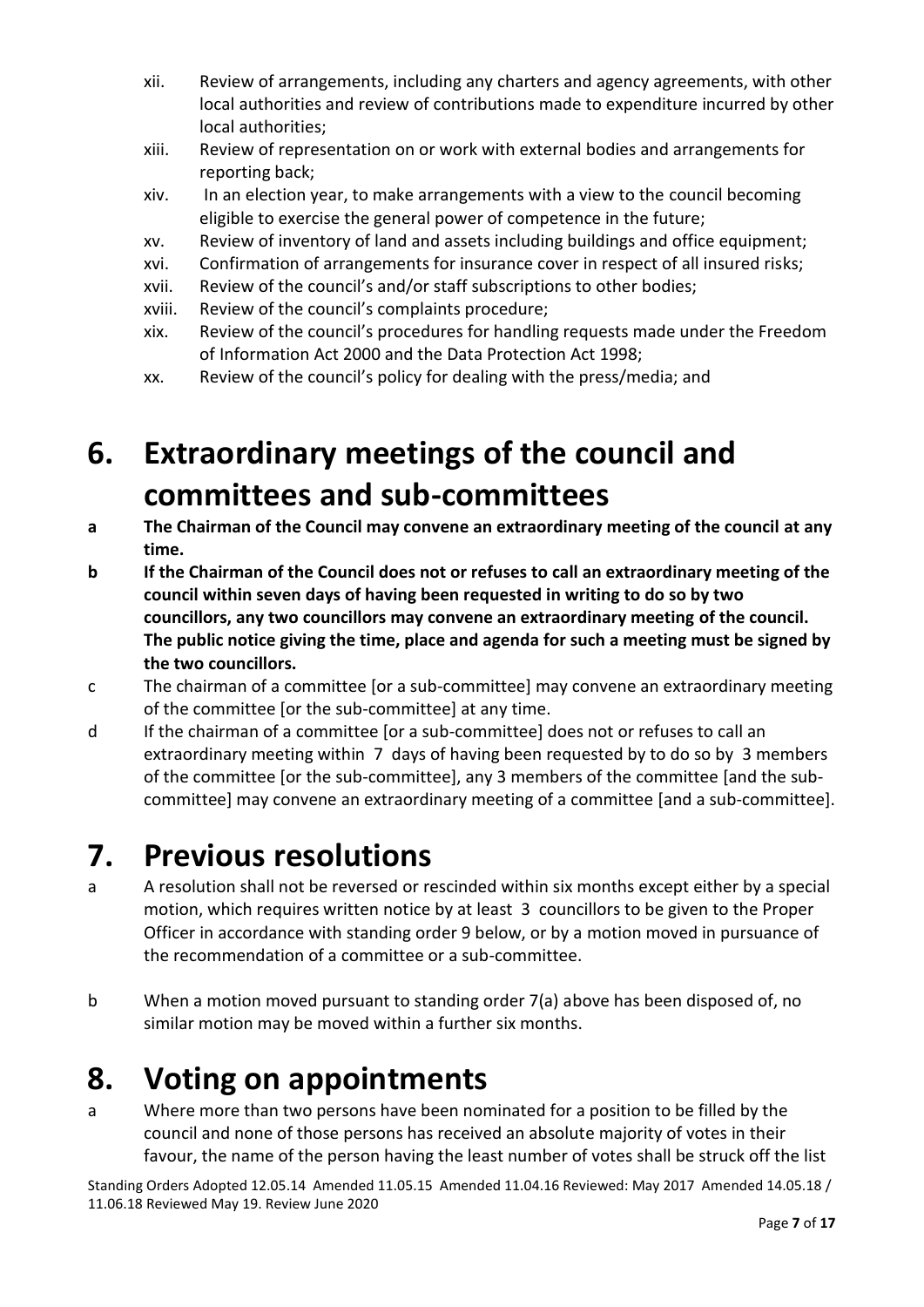and a fresh vote taken. This process shall continue until a majority of votes is given in favour of one person. A tie in votes may be settled by the casting vote exercisable by the chairman of the meeting.

## **9. Motions for a meeting that require written notice to be given to the Proper Officer**

- a A motion shall relate to the responsibilities of the meeting which it is tabled for and in any event shall relate to the performance of the council's statutory functions, powers and obligations or an issue which specifically affects the council's area or its residents.
- b No motion may be moved at a meeting unless it is on the agenda and the mover has given written notice of its wording to the Proper Officer at least 7 clear days before the meeting. Clear days do not include the day of the notice or the day of the meeting.
- c The Proper Officer may, before including a motion on the agenda received in accordance with standing order 9(b) above, correct obvious grammatical or typographical errors in the wording of the motion.
- d If the Proper Officer considers the wording of a motion received in accordance with standing order 9(b) above is not clear in meaning, the motion shall be rejected until the mover of the motion resubmits it in writing to the Proper Officer so that it can be understood at least 5 clear days before the meeting.
- e If the wording or subject of a proposed motion is considered improper, the Proper Officer shall consult with the chairman of the forthcoming meeting or, as the case may be, the councillors who have convened the meeting, to consider whether the motion shall be included in the agenda or rejected.
- f Subject to standing order 9(e) above, the decision of the Proper Officer as to whether or not to include the motion on the agenda shall be final.
- g Motions received shall be recorded in a book for that purpose and numbered in the order that they are received.
- h Motions rejected shall be recorded in a book for that purpose with an explanation by the Proper Officer for their rejection.

## **10. Motions at a meeting that do not require written notice**

- a The following motions may be moved at a meeting without written notice to the Proper Officer;
	- i. to correct an inaccuracy in the draft minutes of a meeting;
	- ii. to move to a vote;
	- iii. to defer consideration of a motion;
	- iv. to refer a motion to a particular committee or sub-committee;
	- v. to appoint a person to preside at a meeting;
	- vi. to change the order of business on the agenda;
	- vii. to proceed to the next business on the agenda;
	- viii. to require a written report;
	- ix. to appoint a committee or sub-committee and their members;
	- x. to extend the time limits for speaking;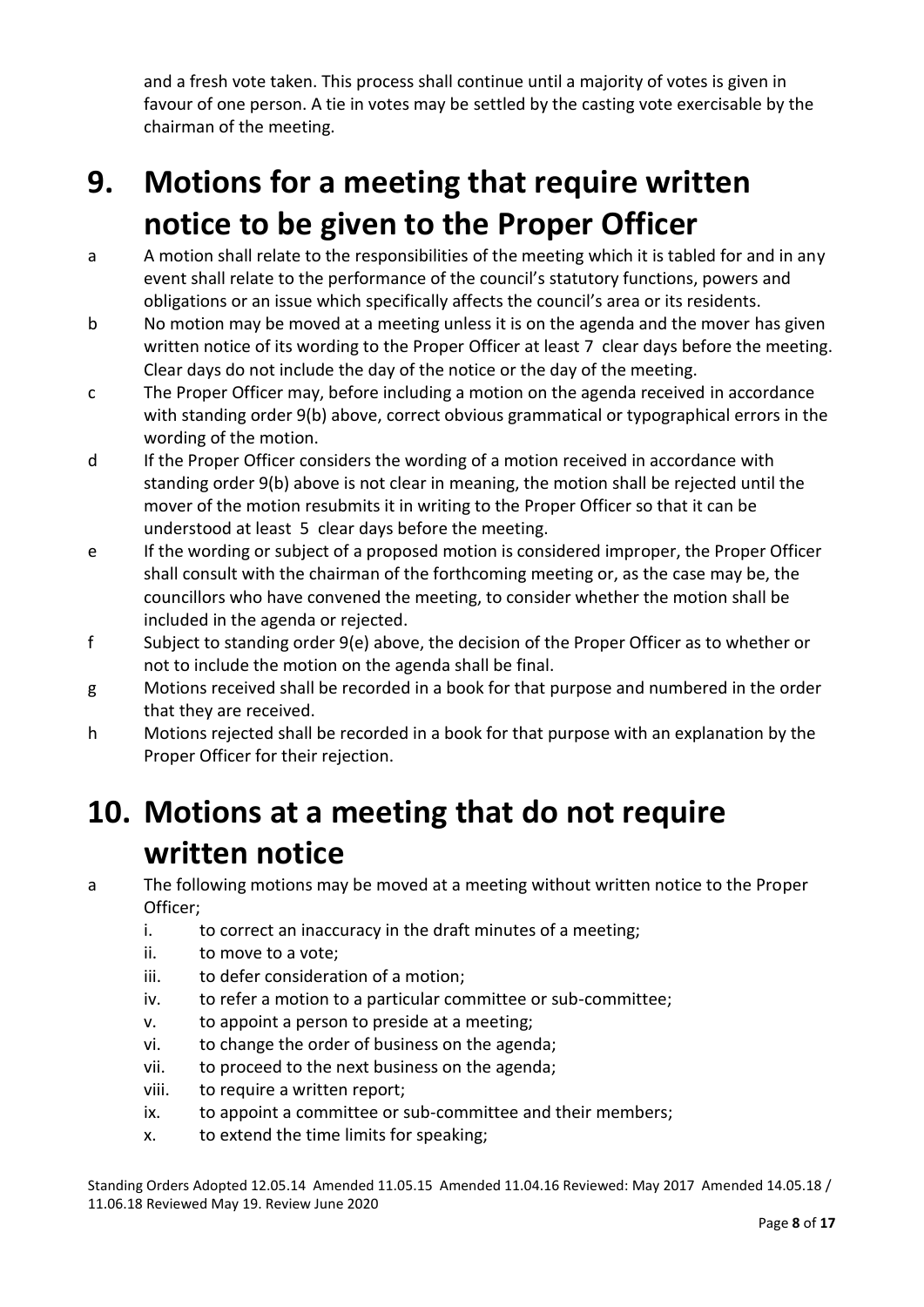- xi. to exclude the press and public from a meeting in respect of confidential or sensitive information which is prejudicial to the public interest;
- xii. to not hear further from a councillor or a member of the public;
- xiii. to exclude a councillor or member of the public for disorderly conduct;
- xiv. to temporarily suspend the meeting;
- xv. to suspend a particular standing order (unless it reflects mandatory statutory requirements);
- xvi. to adjourn the meeting; or
- xvii. to close a meeting.

## **11. Management of information**

*See also standing order 20.*

- a **The Council shall have in place and keep under review, technical and organisational measures to keep secure information (including personal data) which it holds in paper and electronic form. Such arrangements shall include deciding who has access to personal data and encryption of personal data.**
- b **The Council shall have in place, and keep under review, policies for the retention and safe destruction of all information (including personal data) which it holds in paper and electronic form. The Council's retention policy shall confirm the period for which information (including personal data) shall be retained or if this is not possible the criteria used to determine that period (e.g. the Limitation Act 1980).**
- c **The agenda, papers that support the agenda and the minutes of a meeting shall not disclose or otherwise undermine confidential information or personal data without legal justification.**
- d **Councillors, staff, the Council's contractors and agents shall not disclose confidential information or personal data without legal justification.**

#### **12. Draft minutes**

- a If the draft minutes of a preceding meeting have been served on councillors with the agenda to attend the meeting at which they are due to be approved for accuracy, they shall be taken as read.
- b There shall be no discussion about the draft minutes of a preceding meeting except in relation to their accuracy. A motion to correct an inaccuracy in the draft minutes shall be moved in accordance with standing order 10(a)(i) above.
- c The accuracy of draft minutes, including any amendment(s) made to them, shall be confirmed by resolution and shall be signed by the chairman of the meeting and stand as an accurate record of the meeting to which the minutes relate.
- d If the chairman of the meeting does not consider the minutes to be an accurate record of the meeting to which they relate, he shall sign the minutes and include a paragraph in the following terms or to the same effect: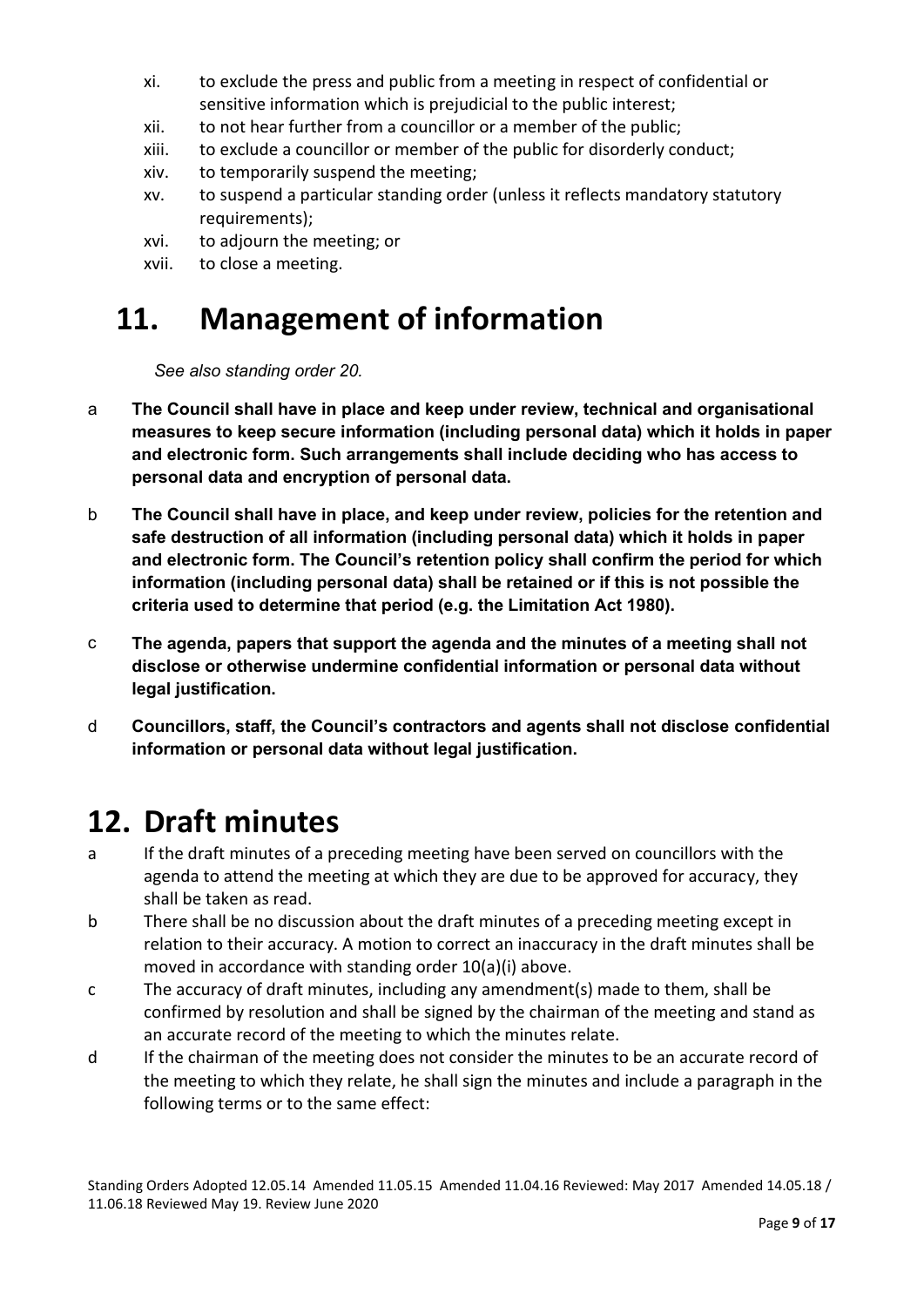"The chairman of this meeting does not believe that the minutes of the meeting of the  $( )$ held on [date] in respect of ( ) were a correct record but his view was not upheld by the meeting and the minutes are confirmed as an accurate record of the proceedings."

- e **If the Council's gross annual income or expenditure (whichever is higher) does not exceed £25,000, it shall publish draft minutes on a website which is publicly accessible and free of charge not later than one month after the meeting has taken place.**
- f Subject to the publication of draft minutes in accordance with standing order 12(e) and standing order 20(a) and following a resolution which confirms the accuracy of the minutes of a meeting, the draft minutes or recordings of the meeting for which approved minutes exist shall be destroyed.

## **13. Code of conduct and dispensations**

See also standing order 3(u) above.

- a All councillors and non-councillors with voting rights shall observe the code of conduct adopted by the council.
- b Unless he has been granted a dispensation, a councillor or non-councillor with voting rights shall withdraw from a meeting when it is considering a matter in which he has a disclosable pecuniary interest. He may return to the meeting after it has considered the matter in which he had the interest.
- c Unless he has been granted a dispensation, a councillor or non-councillor with voting rights shall withdraw from a meeting when it is considering a matter in which he has another interest if so required by the council's code of conduct. He may return to the meeting after it has considered the matter in which he had the interest.
- d **Dispensation requests shall be in writing and submitted to the Proper Officer** as soon as possible before the meeting, or failing that, at the start of the meeting for which the dispensation is required.
- e A decision as to whether to grant a dispensation shall be made by the Proper Officer.
- f A dispensation request shall confirm:
	- i. the description and the nature of the disclosable pecuniary interest or other interest to which the request for the dispensation relates:
	- ii. whether the dispensation is required to participate at a meeting in a discussion only or a discussion and a vote;
	- iii. the date of the meeting or the period (not exceeding four years) for which the dispensation is sought; and
	- iv. an explanation as to why the dispensation is sought.
- g Subject to standing orders 13(d) and (f) above, dispensations requests shall be considered [by the Proper Officer before the meeting or, if this is not possible, at the start of the meeting for which the dispensation is required
- **h A dispensation may be granted in accordance with standing order 13(e) above if having regard to all relevant circumstances the following applies:**
	- **i. without the dispensation the number of persons prohibited from participating in the particular business would be so great a proportion of the meeting transacting the business as to impede the transaction of the business or**
	- **ii. granting the dispensation is in the interests of persons living in the council's area**
	- **or**
	- **iii. it is otherwise appropriate to grant a dispensation.**

## **14. Code of conduct complaints**

Standing Orders Adopted 12.05.14 Amended 11.05.15 Amended 11.04.16 Reviewed: May 2017 Amended 14.05.18 / a Upon notification by the District or Unitary Council [(Wales) [County Borough] OR [County Council]] that it is dealing with a complaint that a councillor or non-councillor with voting rights has

11.06.18 Reviewed May 19. Review June 2020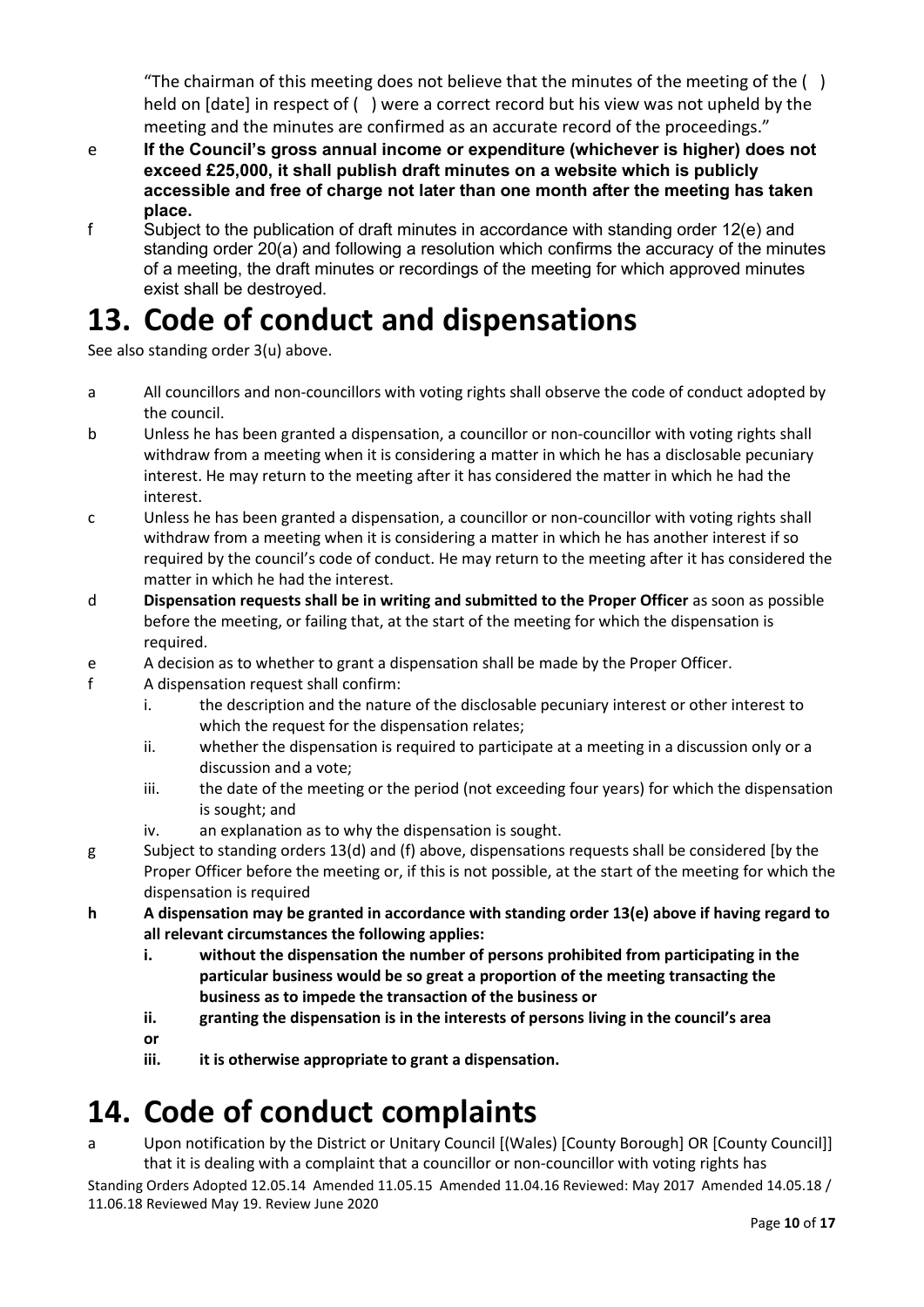breached the council's code of conduct, the Proper Officer shall, subject to standing order 11 above, report this to the council.

- b Where the notification in standing order 14(a) above relates to a complaint made by the Proper Officer, the Proper Officer shall notify the Chairman of Council of this fact, and the Chairman shall nominate another staff member to assume the duties of the Proper Officer in relation to the complaint until it has been determined [(England) and the council has agreed what action, if any, to take in accordance with standing order 14(d) below].
- c The council may:
	- i. provide information or evidence where such disclosure is necessary to progress an investigation of the complaint or is required by law;
	- ii. seek information relevant to the complaint from the person or body with statutory responsibility for investigation of the matter;
- d Upon notification by the District or Unitary Council that a councillor or non-councillor with voting rights has breached the council's code of conduct, the council shall consider what, if any, action to take against him. Such action excludes disqualification or suspension from office.

#### **15. Proper Officer**

- a The Proper Officer shall be either (i) the clerk or (ii) other staff member(s) nominated by the council to undertake the work of the Proper Officer when the Proper Officer is absent.
- b The Proper Officer shall: At least three clear days before a meeting of a the council, committee and a subcommittee serve on councillors a summons, by email, confirming the time, place and the agenda provided any such email contains the electronic signature and title of the Proper Officer.

*See standing order 3(b) above for the meaning of clear days for a meeting of a full council and standing order 3 (c) above for a meeting of a committee.*

ii. **Provide, in a conspicuous place, public notice of the time, place and agenda (provided that the public notice with agenda of an extraordinary meeting of the Council convened by councillors is signed by them).**

*See standing order 3(b) above for the meaning of clear days for a meeting of a full council and standing order 3(c) above for a meeting of a committee.*

- iii. subject to standing order 9 above, include on the agenda all motions in the order received unless a councillor has given written notice at least 3 days before the meeting confirming his withdrawal of it;
- iv. **convene a meeting of full council for the election of a new Chairman of the Council, occasioned by a casual vacancy in his office**;
- v. facilitate inspection of the minute book by local government electors;
- vi. **receive and retain copies of byelaws made by other local authorities;**
- vii. retain acceptance of office forms from councillors;
- viii. retain a copy of every councillor's register of interests;
- ix. assist with responding to requests made under the Freedom of Information Act 2000 and Data Protection Act 1998, in accordance with and subject to the council's policies and procedures relating to the same;
- x. liaise, as appropriate, with the Council's Data Protection Officer, if one is appointed
- xi receive and send general correspondence and notices on behalf of the council except where there is a resolution to the contrary;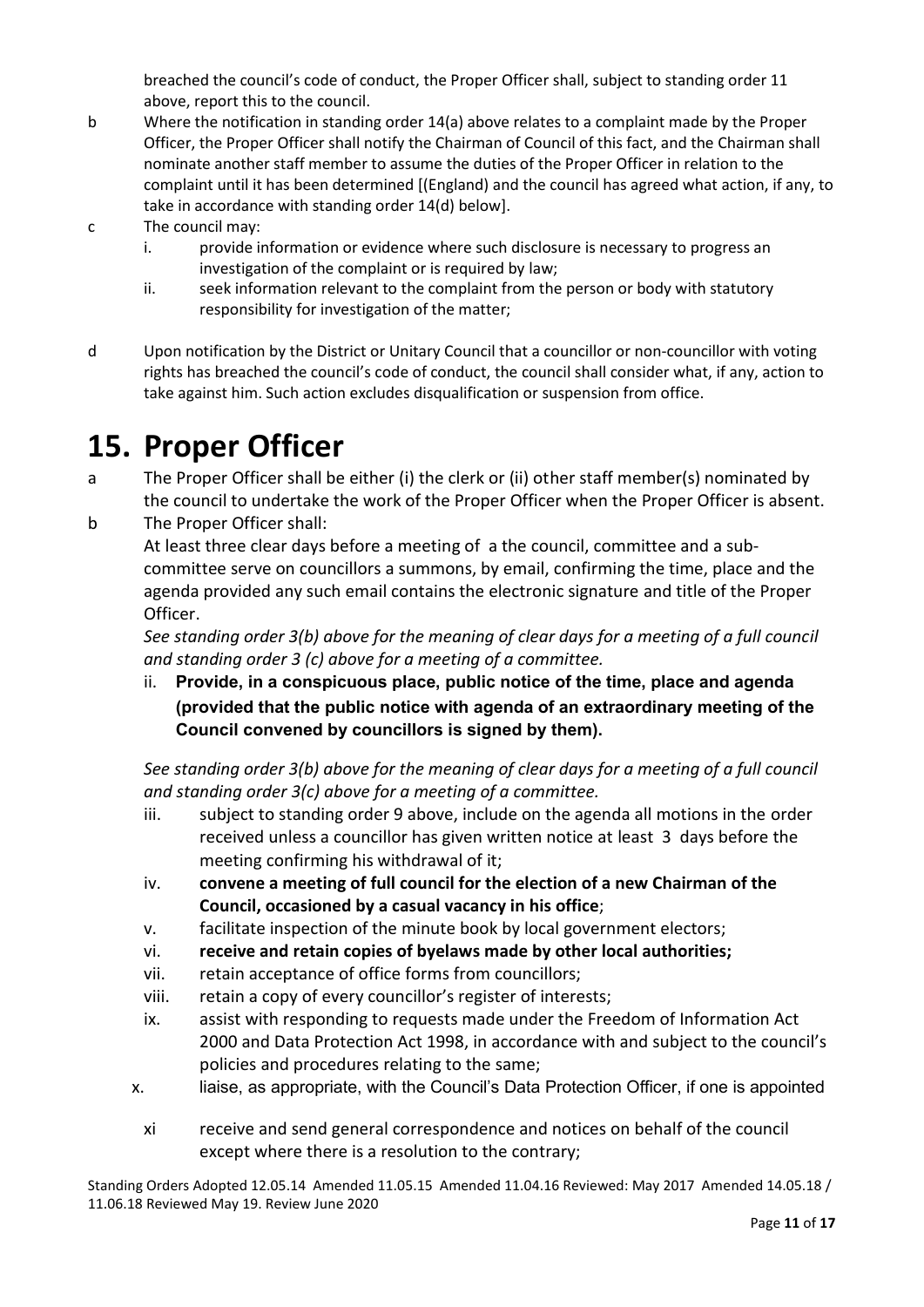- xi. manage the organisation, storage of, access to and destruction of information held by the council in paper and electronic form;
- xii. arrange for legal deeds to be executed; *See also standing order 22 below.*
- xiii. arrange or manage the prompt authorisation, approval, and instruction regarding any payments to be made by the council in accordance with the council's financial regulations;

xiv. deleted

- xv. refer a planning application received by the council to the Chairman or in his absence the Vice-Chairman of the Council within two working days of receipt to facilitate an extraordinary meeting if the nature of a planning application requires consideration before the next ordinary meeting of the council.
- xvi. manage access to information about the council via the publication scheme; and
- xvii. retain custody of the seal of the council (if any) which shall not be used without a resolution to that effect. *See also standing order 22 below.*

### **16. Responsible Financial Officer**

a The council shall appoint appropriate staff member(s) to undertake the work of the Responsible Financial Officer when the Responsible Financial Officer is absent.

## **17. Accounts and accounting statements**

- a "Proper practices" in standing orders refer to the most recent version of [Governance and Accountability for Local Councils – a Practitioners' Guide (England)] OR [Governance and Accountability for Local Councils in Wales – A Practitioners' Guide].
- b All payments by the council shall be authorised, approved and paid in accordance with the law, proper practices and the council's financial regulations.
- c The Responsible Financial Officer shall supply to each councillor as soon as practicable after 30 June, 30 September and 31 December in each year a statement to summarise:
	- i. the council's receipts and payments for the year to date;
	- ii. the balances held and which a comparison with the budget for the financial year and highlight any actual or potential overspends.
- d As soon as possible after the financial year end at 31 March, the Responsible Financial Officer shall provide:
	- i. each councillor with a statement summarising the council's receipts and payments for the year to date for information; and
	- ii. to the full council the accounting statements for the year in the form of Section 1 of the annual return, as required by proper practices, for consideration and approval.
- e The year end accounting statements shall be prepared in accordance with proper practices and applying the form of accounts determined by the council (receipts and payments, or income and expenditure) for a year to 31 March. A completed draft annual return shall be presented to each councillor before the end of the following month of May. The annual return of the council, which is subject to external audit, including the annual governance statement, shall be presented to council for consideration and formal approval before 30 June.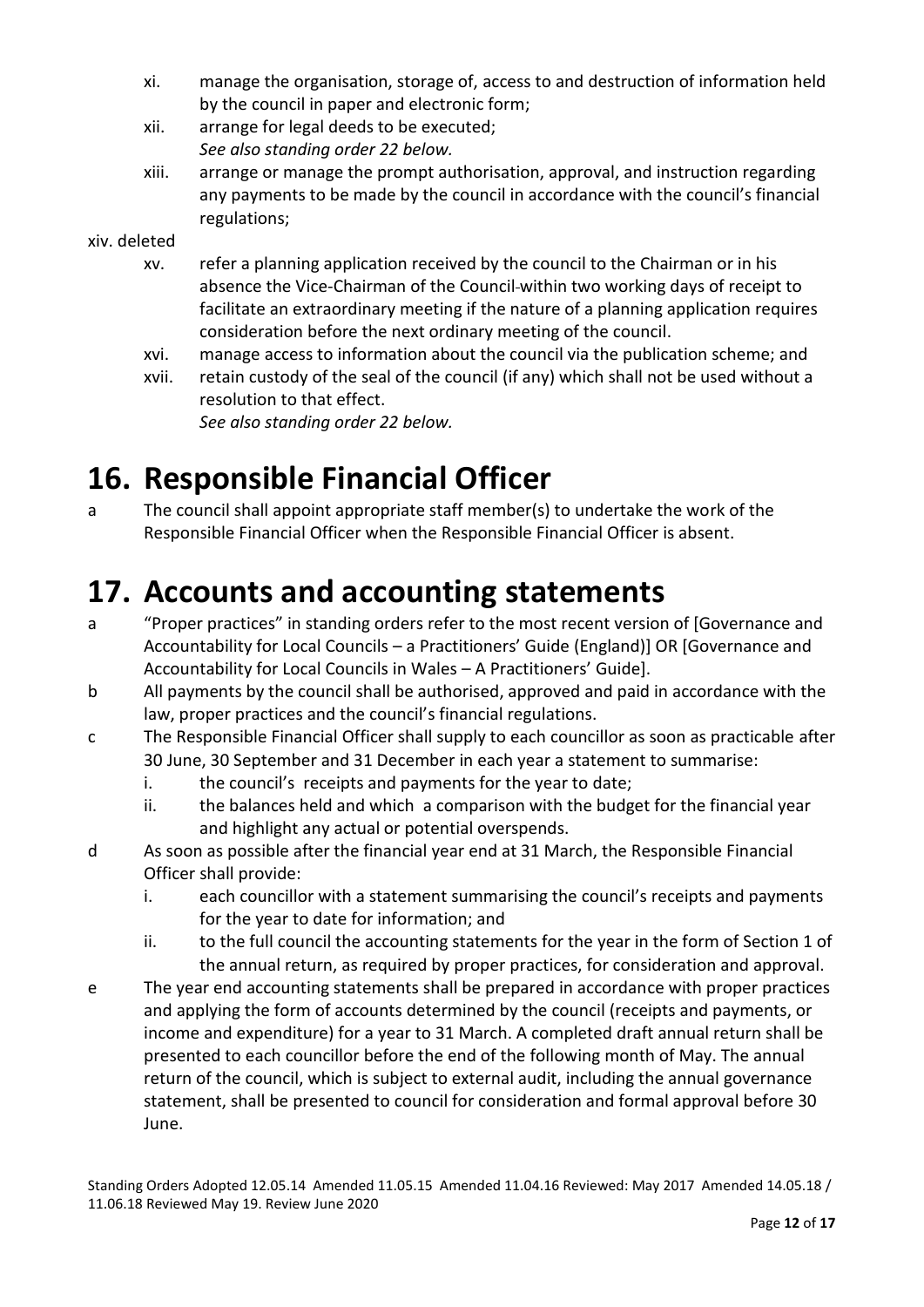## **18. Financial controls and procurement**

- a The council shall consider and approve financial regulations drawn up by the Responsible Financial Officer, which shall include detailed arrangements in respect of the following:
	- i. the keeping of accounting records and systems of internal controls;
	- ii. the assessment and management of financial risks faced by the council;
	- iii. the work of the independent internal auditor in accordance with proper practices and the receipt of regular reports from the internal auditor, which shall be required at least annually;
	- iv. the inspection and copying by councillors and local electors of the council's accounts and/or orders of payments; and
	- v. procurement and award of contracts covered by the 2015 Regulations which have an estimated value of £25,000 must satisfy the requirements of the 2015 Regulations which includes use of the Contracts Finder website**.**
- b Financial regulations shall be reviewed regularly and at least annually for fitness of purpose.
- **c A public contract regulated by the Public Contracts Regulations 2015 with an estimated value in excess of £25,000 but less than the relevant thresholds in standing order 18(f) is subject to Regulations 109-114 of the Public Contracts Regulations 2015 which include a requirement on the Council to advertise the contract opportunity on the Contracts Finder website regardless of what other means it uses to advertise the opportunity.**
- d Subject to additional requirements in the financial regulations of the council, the tender process for contracts for the supply of goods, materials, services or the execution of works shall include, as a minimum, the following steps:
	- i. a specification for the goods, materials, services or the execution of works shall be drawn up;
	- ii. an invitation to tender shall be drawn up to confirm (i) the council's specification (ii) the time, date and address for the submission of tenders (iii) the date of the council's written response to the tender and (iv) the prohibition on prospective contractors contacting councillors or staff to encourage or support their tender outside the prescribed process;
	- iii. the invitation to tender shall be advertised in a local newspaper and in any other manner that is appropriate;
	- iv. tenders are to be submitted in writing in a sealed marked envelope addressed to the Proper Officer;
	- v. tenders shall be opened by the Proper Officer in the presence of at least one councillor after the deadline for submission of tenders has passed;
	- vi. tenders are to be reported to and considered by the appropriate meeting of the council or a committee or sub-committee with delegated responsibility.
	- Vii the tendering process will make reference to the terms as laid out in the Bribery Act 2010.
- e Neither the council, nor a committee or a sub-committee with delegated responsibility for considering tenders, is bound to accept the lowest value tender.

#### f **A public contract regulated by the Public Contracts Regulations 2015 with an**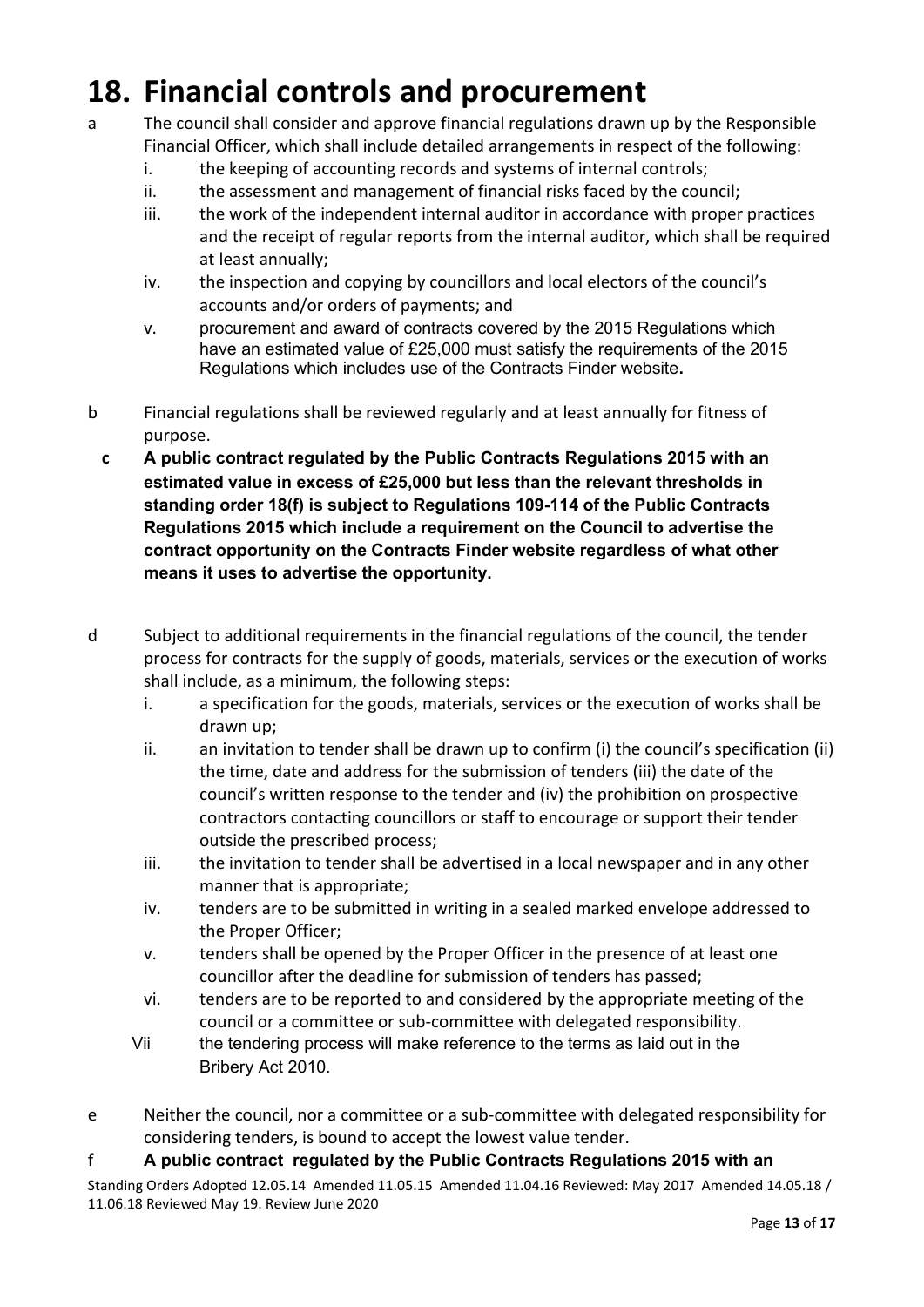**estimated value in excess of £181,302 for a public service or supply contract or in excess of £4,551,413 for a public works contract (or other thresholds determined by the European Commission every two years and published in the Official Journal of the European Union (OJEU)) shall comply with the relevant procurement procedures and other requirements in the Public Contracts Regulations 2015 which include advertising the contract opportunity on the Contracts Finder website and in OJEU.**

g **A public contract in connection with the supply of gas, heat, electricity, drinking water, transport services, or postal services to the public; or the provision of a port or airport; or the exploration for or extraction of gas, oil or solid fuel with an estimated value in excess of £363,424 for a supply, services or design contract; or in excess of £4,551,413 for a works contract; or £820,370 for a social and other specific services contract (or other thresholds determined by the European Commission every two years and published in OJEU) shall comply with the relevant procurement procedures and other requirements in the Utilities Contracts Regulations 2016.**

### **19. Handling staff matters**

- a A matter personal to a member of staff that is being considered by a meeting of council the Finance committee is subject to standing order 11 above.
- b Subject to the council's policy regarding absences from work, the Clerk notify the chairman of the finance committee or, if he is not available, the vice-chairman of the finance committee of absence occasioned by illness or other reason and that person shall report such absence to the finance committee at its next meeting.
- c The chairman of the Finance committee] or in his absence, the vice-chairman shall upon a resolution conduct a review of the performance and annual appraisal of the work of the Clerk. The reviews and appraisal shall be reported in writing and is subject to approval by resolution by the Finance committee.
- d Subject to the council's policy regarding the handling of grievance matters, the council's most senior employee (or other employees) shall contact the chairman of the Finance committee or in his absence, the vice-chairman of the Finance committee in respect of an informal or formal grievance matter, and this matter shall be reported back and progressed by resolution of the Finance committee.
- e Subject to the council's policy regarding the handling of grievance matters, if an informal or formal grievance matter raised by the Clerk relates to the chairman or vice-chairman of the finance committee this shall be communicated to another member of the finance committee which shall be reported back and progressed by resolution of the finance committee.
- f Any persons responsible for all or part of the management of staff shall treat as confidential the written records of all meetings relating to their performance, capabilities, grievance or disciplinary matters.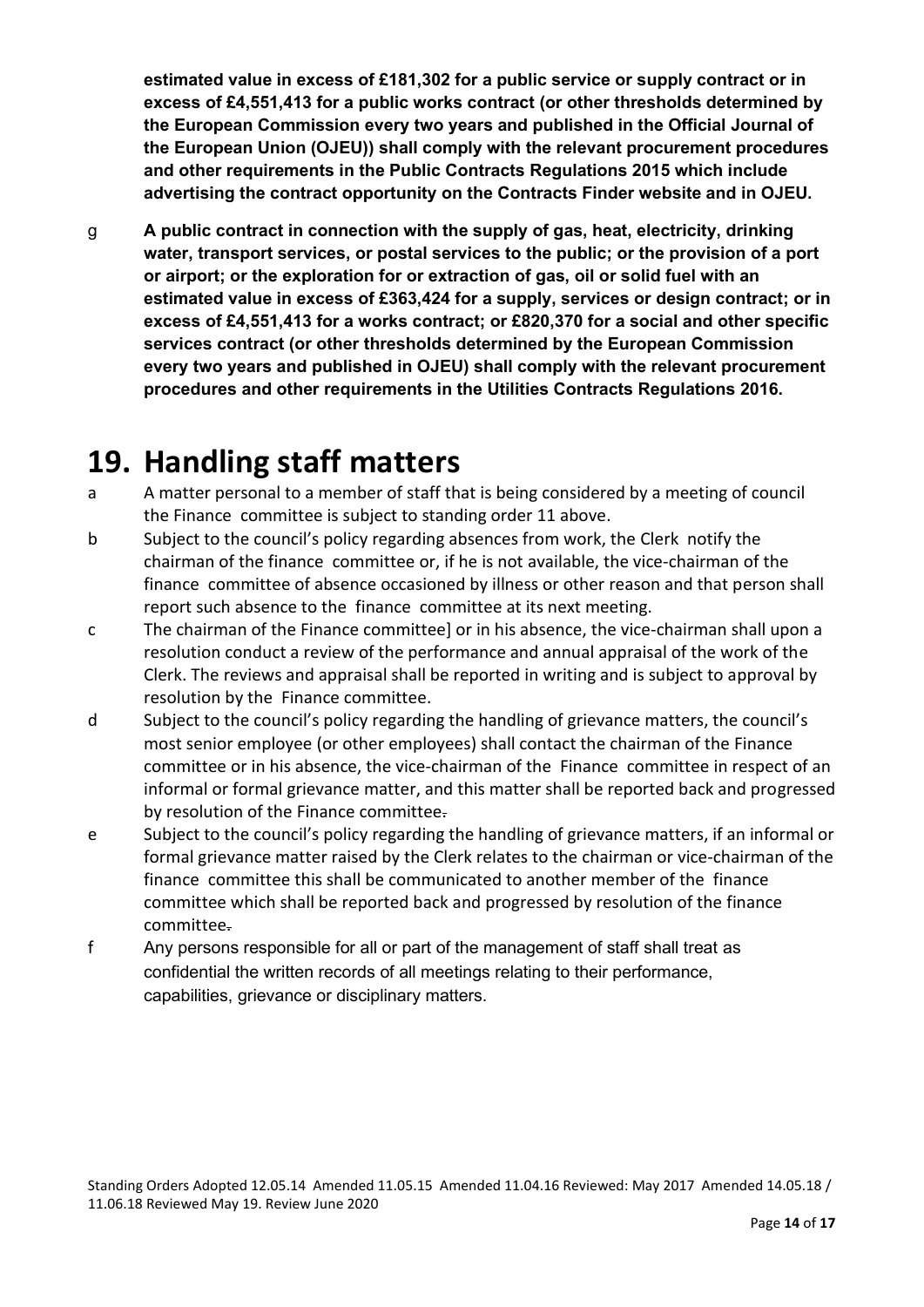g. In accordance with standing order  $11(a)$ , persons with line management responsibilities shall have access to staff records referred to in standing order 19(f).

### **20. Responsibilities to provide information**

*See also standing order 21.*

- a **In accordance with freedom of information legislation, the Council shall publish information in accordance with its publication scheme and respond to requests for information held by the Council.**
- b. [*If gross annual income or expenditure (whichever is higher) does not exceed £25,000*] **The Council shall publish information in accordance with the requirements of the Smaller Authorities (Transparency Requirements) (England) Regulations 2015.**

OR

[*If gross annual income or expenditure (whichever is the higher) exceeds £200,000*] **The Council, shall publish information in accordance with the requirements of the Local Government (Transparency Requirements) (England) Regulations 2015**.

## **21. Responsibilities under data protection legislation**

(Below is not an exclusive list).

*See also standing order 11.*

- a **The Council may appoint a Data Protection Officer.**
- b **The Council shall have policies and procedures in place to respond to an individual exercising statutory rights concerning his personal data.**
- c **The Council shall have a written policy in place for responding to and managing a personal data breach.**
- d **The Council shall keep a record of all personal data breaches comprising the facts relating to the personal data breach, its effects and the remedial action taken.**
- e **The Council shall ensure that information communicated in its privacy notice(s) is in an easily accessible and available form and kept up to date.**
- f **The Council shall maintain a written record of its processing activities.**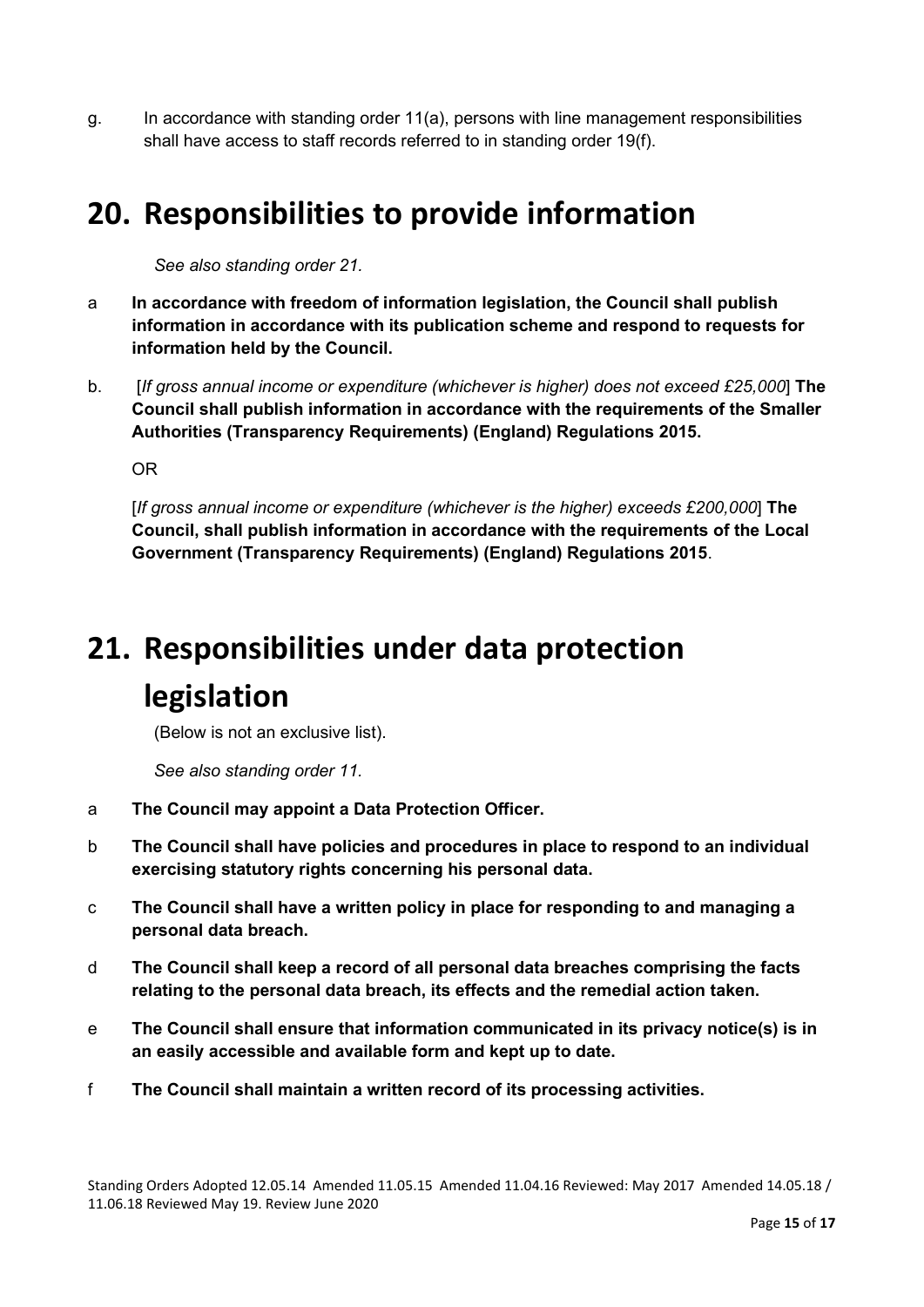## **22. Relations with the press/media**

a Requests from the press or other media for an oral or written comment or statement from the Council, its councillors or staff shall be handled in accordance with the Council's policy in respect of dealing with the press and/or other media.

## **23. Execution and sealing of legal deeds**

*See also standing orders 15(b)(xii) and (xvii) above.*

- a A legal deed shall not be executed on behalf of the council unless authorised by a resolution.
- b **Subject to standing order 22(a) above, any two councillors may sign, on behalf of the council, any deed required by law and the Proper Officer shall witness their signatures.**

## **23. Communicating with District and County or Unitary councillors**

- a An invitation to attend a meeting of the council shall be sent, together with the agenda, to the ward councillor(s) of the District and County Council representing the area of the council.
- b Unless the council determines otherwise, a copy of each letter sent to the District and County Council shall be sent to the ward councillor(s) representing the area of the council.

## **24. Restrictions on councillor activities**

- a. Unless authorised by a resolution, no councillor shall:
	- i. inspect any land and/or premises which the council has a right or duty to inspect; or
	- ii. issue orders, instructions or directions.

## **25. Standing orders generally**

- a All or part of a standing order, except one that incorporates mandatory statutory requirements, may be suspended by resolution in relation to the consideration of an item on the agenda for a meeting.
- b A motion to add to or vary or revoke one or more of the council's standing orders, except one that incorporates mandatory statutory requirements, shall be proposed by a special motion, the written notice by at least 6 councillors to be given to the Proper Officer in accordance with standing order 9 above.
- c The Proper Officer shall provide a copy of the council's standing orders to a councillor as soon as possible after he has delivered his acceptance of office form.
- d The decision of the chairman of a meeting as to the application of standing orders at the meeting shall be final.